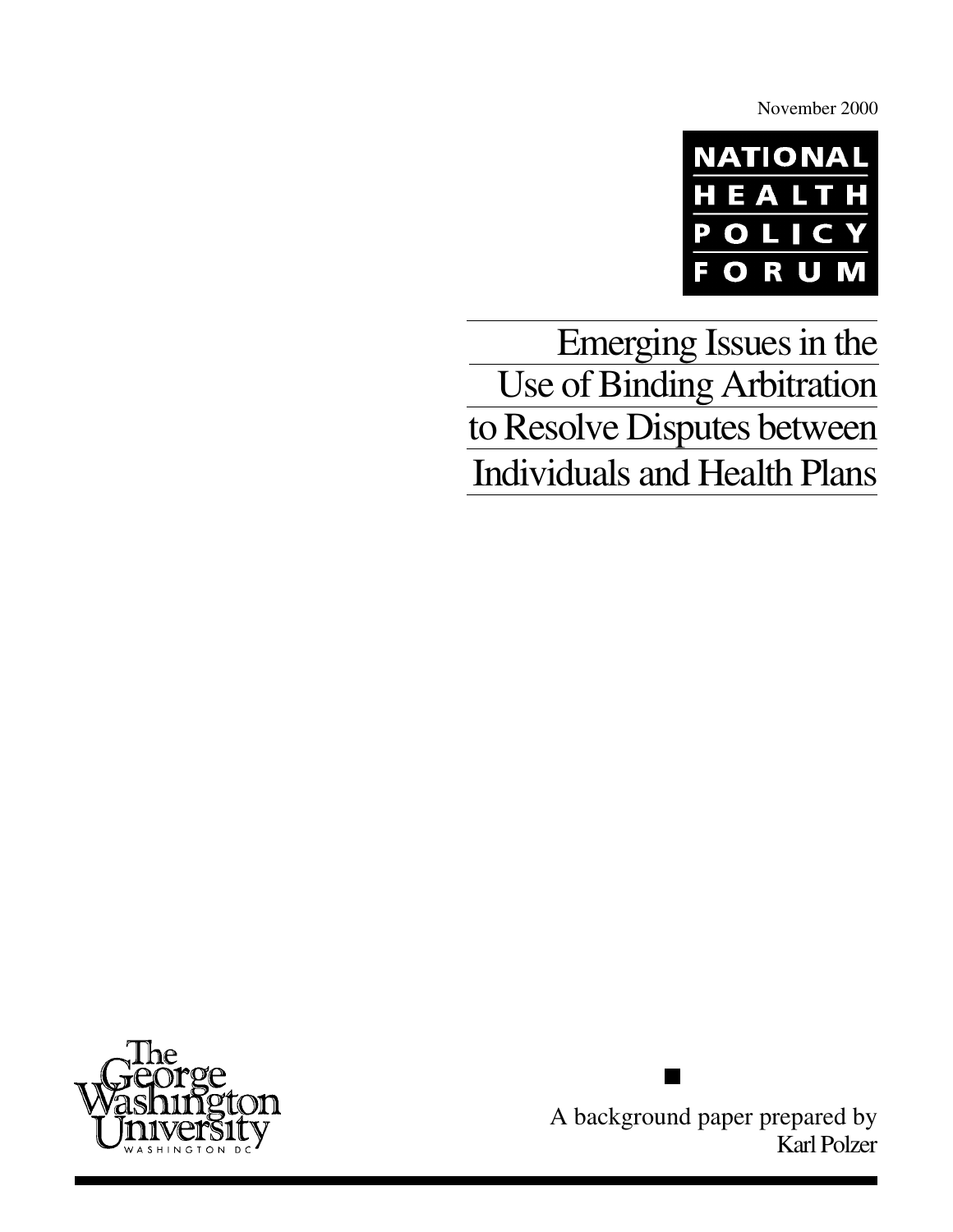*Overview—After briefly describing the federal legal framework that has fostered the growth of binding arbitration, this paper identifies controversies that have developed over arbitration as well as arguments supporting and opposing its use. In attempting to gauge the prevalence of the use of arbitration to resolve disputes between health plans and individuals, the paper then describes its use among certain types of collectively bargained employee health plans regulated under the Employee Retirement Income Security Act of 1974 (ERISA), by health maintenance organizations (HMOs) in California, and by a large employer operating a selfinsured ERISA health plan. Next, the paper examines evidence cited by the California Supreme Court that the largest HMO in California operated its mandatory arbitration program in an unfair way. The HMO's subsequent efforts to identify problems with its arbitration program and correct them are presented. Proposals introduced in the California legislature to further regulate arbitration or to ban predispute arbitration agreements with health plans are described as well as their possible preemption by federal law. The paper presents a protocol developed by leading associations involved in alternative dispute resolution, law, and medicine recommending that binding forms of arbitration involving disputes between individuals and private health plans should be used only after disputes arise. After describing the treatment of arbitration by proposed laws and regulations currently under consideration by Congress and the U.S. Department of Labor (DOL) for employee health plans, the paper concludes by raising some of the issues that arbitration presents for federal policymakers.*

As Congress considers bolstering the administrative and legal remedies available to private-sector employee health plan participants for resolving coverage disputes, the attractiveness of alternatives to litigation may grow. Employers and unions sponsoring health plans as well as managed care organizations (MCOs) already use alternative dispute resolution (ADR) methods such as mediation and binding arbitration in a variety of contexts. These methods of resolving disputes might take on new gloss if health plan sponsors, administrators, and medical providers faced increased risk of lawsuits and damage awards. Although ADR methods are often touted as a more efficient means of coming to settlement than going to court, they raise several policy issues, particularly concerning the use of binding arbitration to resolve disputes between patients and group health plans, insurance companies, and managed care organizations. The issues are perhaps thorniest in instances where employers and/or unions arranging group health coverage sign binding arbitration agreements waiving an individual's right to statutory remedies that otherwise would be available should a dispute arise. Binding arbitration is currently used to resolve disputes, including those over coverage issues involving participants in health plans governed by  $ERISA$ ,<sup>1</sup> the plans themselves, and MCOs contracting with them. Some critics question whether pre-dispute binding arbitration agreements should ever be allowed between individuals and health plans while others argue that, where arbitration is allowed, it should be more heavily regulated and monitored.

Generally speaking, federal law allows parties to waive their rights to go to court to resolve disputes arising from a contract and instead to use alternative means, including binding arbitration, which in essence is a privately administered justice system whose rulings are enforceable in the courts. Arbitration is an adversarial process that can take many forms. It can be binding or nonbinding. Arbitration agreements can be made either before or after a dispute arises. As noted above, arbitration is one of several types of ADR methods that in some instances may be a more efficient way of resolving disputes than going to court. Another prominent form of ADR is mediation. Mediation is fundamentally different from arbitration. It is a voluntary process in which a neutral party facilitates the negotiation of an agreement by the disputing parties themselves. Arbitrators, in contrast, make rulings, often without a written rationale.

# **THE REACH OF THE FEDERAL ARBITRATION ACT**

Federal law has created an increasingly friendly environment for arbitration agreements and, in recent years, has helped to fuel controversy over misuses of arbitration. In a 1991 ruling, Supreme Court Justice Byron R.White declared that the Federal Arbitration Act (FAA), originally enacted by Congress in 1925, was intended "to reverse the longstanding judicial hostility to arbitration agreements that had existed at English common law and had been adopted by American courts, and to place arbitration agreements upon the same footing as other contracts."2 Furthermore, he said, the FAA's provisions manifest a "liberal federal policy favoring arbitration agreements." When the FAA was enacted, arbitration was used primarily in commercial settings to resolve disputes between businesspeople with similar bargaining power. Over the years, the use of arbitration has expanded dramatically, in part because of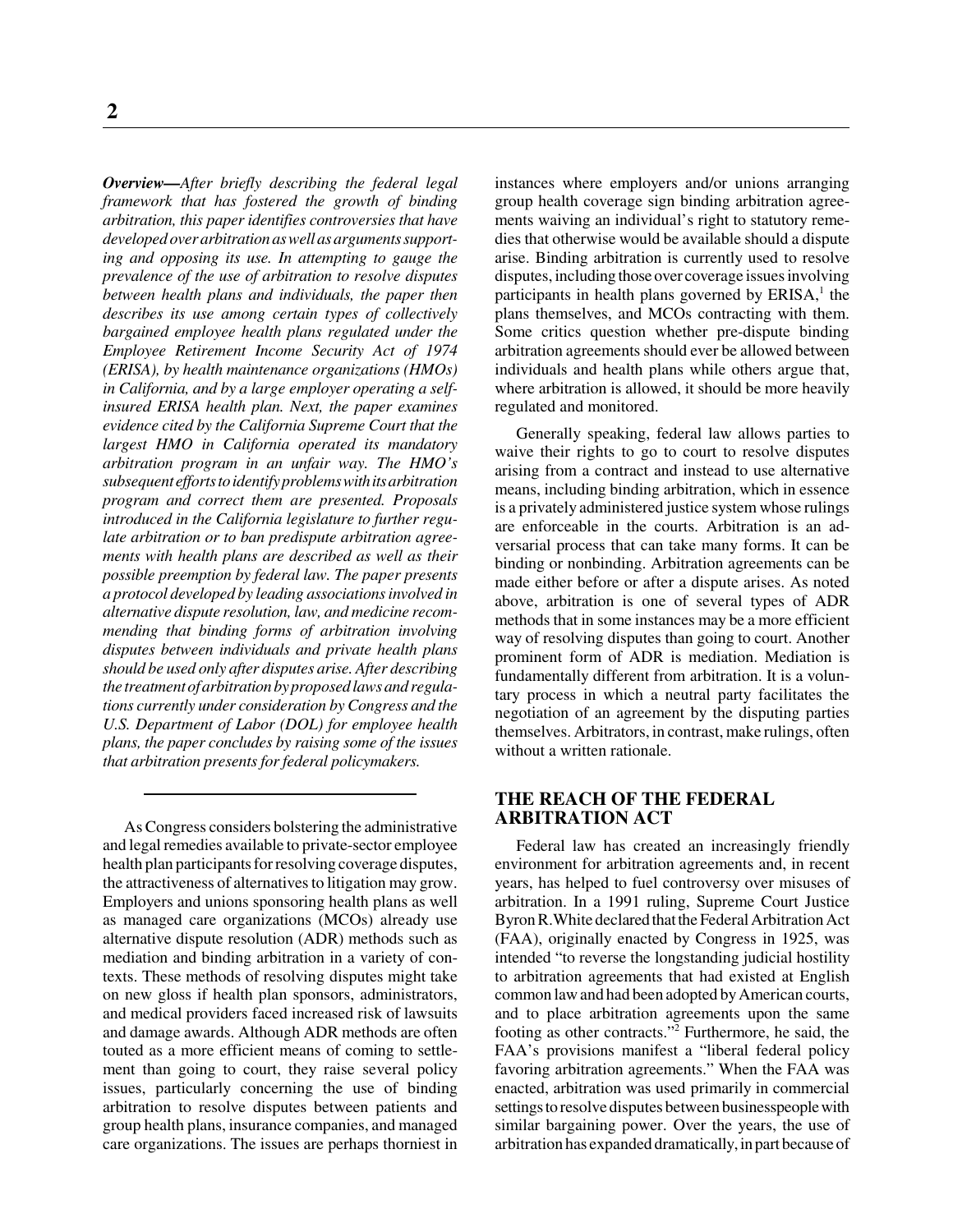the Supreme Court's expansive interpretation of both the FAA's scope and its preemption of state law. According to one legal analyst:

Arbitration today . . . is not limited to the commercial context. Indeed, provisions providing for the arbitration of disputes can be found in a variety of contracts, many of which are adhesion contracts.3 Predispute arbitration clauses can be found in contracts between investors and broker-dealers, employment contracts, franchise agreements, health care contracts, and in a whole array of other consumer contracts. . . . Arbitration provisions have been upheld in cases involving breach of contract claims to cases involving violation of statutory rights, including rights based on federal securities laws, antitrust laws, and antidiscrimination laws.4

The growth of arbitration agreements and their deployment in contracts formed by parties with unequal bargaining power or information have arguably increased suspicion and resistance to the use of arbitration.

The broad scope of the FAA, combined with the Supreme Court's interpretation of its preemption of state law, has greatly restricted the ability of states to regulate arbitration agreements and has led to increasing frustration among state courts and legislatures seeking to protect citizens from uses of arbitration they perceive to be unfair or abusive.<sup>5</sup> In *Doctor's Associ*ates, Inc., v. Casarotto,<sup>6</sup> the Supreme Court in 1996 ruled that state laws that singled out arbitration agreements in order to limit their validity were preempted by federal law and that, in order to avoid preemption, a state law would have to limit or regulate contracts generally and not specify arbitration agreements. Reversing a decision by the Montana Supreme Court, the Court held that a Montana law mandating conspicuous notice of a predispute arbitration clause in a contract was preempted by the FAA. State contract law governs the question of whether a particular arbitration provision is valid and state courts may apply generally applicable contract laws to find an arbitration agreement to be invalid, such as on the grounds on unconscionability.<sup>7</sup> To determine whether a contract is unconscionable, courts examine whether contract provisions favor the drafter and whether a weaker party has any meaningful choice in accepting the terms, as well as factors such as unequal bargaining power, oppression, exploitation, or lack of sophistication.

Almost all states have enacted laws that are generally favorable to arbitration and many of these are modeled after the Uniform Arbitration Act, which was developed in the 1950s.<sup>8</sup> Notwithstanding the Supreme Court's 1996 dictum on preemption of statutes limiting arbitration, many states also have laws on the books that limit the use of arbitration and at least two regulate binding arbitration through statute<sup>9</sup> (see Table 1 on page 4).

While the FAA has facilitated the use of arbitration in a wide variety of settings and for many types of issues, in recent years the reach of the law has been challenged on several fronts. One area of contention is whether the FAA can be used to compel arbitration of claims brought under other federal statutes, such as antidiscrimination laws. Some have argued that the FAA was intended to apply primarily to arbitration agreements made in commercial contracts and that arbitration should not be used to substitute for statutory procedural rights. In 1991, however, the U.S. Supreme Court ruled that claims brought under a federal statute (in this instance a claim under the Age Discrimination in Employment Act of 1967) may be the subject of an arbitration agreement and enforceable pursuant to the FAA.10 In this case (*Gilmer v. Interstate/Johnson Lane Corp.*), as a condition of employment, Robert Gilmer had to register as a securities representative with several stock exchanges, including the New York Stock Exchange. In order to get the job, Gilmer had to sign an agreement that any dispute arising between him and his employer would be required to be arbitrated under the "rules, constitutions, or by-laws" of the organizations with which he had to register. After Interstate terminated his employment when he reached 62 years of age, Gilmer sought to pursue an age discrimination claim in court. Interstate filed a motion to compel arbitration of the discrimination claim.

Four federal circuit courts have held that Congress did not intend to prohibit arbitration of statutory claims arising under ERISA.<sup>11</sup> Earlier this year, for example, the U.S. Court of Appeals for the Tenth Circuit upheld the arbitrability of claims that trustees of a corporate profitsharing plan had breached their fiduciary duties under ERISA by purposefully undervaluing the price at which plan participants' stock was sold.12

Another important area of controversy is whether the FAA applies to employment or labor contracts at all. The Supreme Court has agreed to review a decision by U.S. Court of Appeals for the Ninth Circuit (*Circuit City Stores v. Adams*) 13 that the FAA does not apply to labor or employment contracts. If it agrees with the ninth circuit court decision, the Supreme Court could dramatically constrict the use of arbitration in the employment and labor field. In *Circuit City*, the ninth circuit court, which covers the far western states, reiterated its recent conclusion in *Craft v. Campbell Soup Co.<sup>14</sup>* In that case, a Campbell Soup employee named Anthony Craft was a member of the Food Process Workers and Warehousemen and Helpers Union. The collective bargaining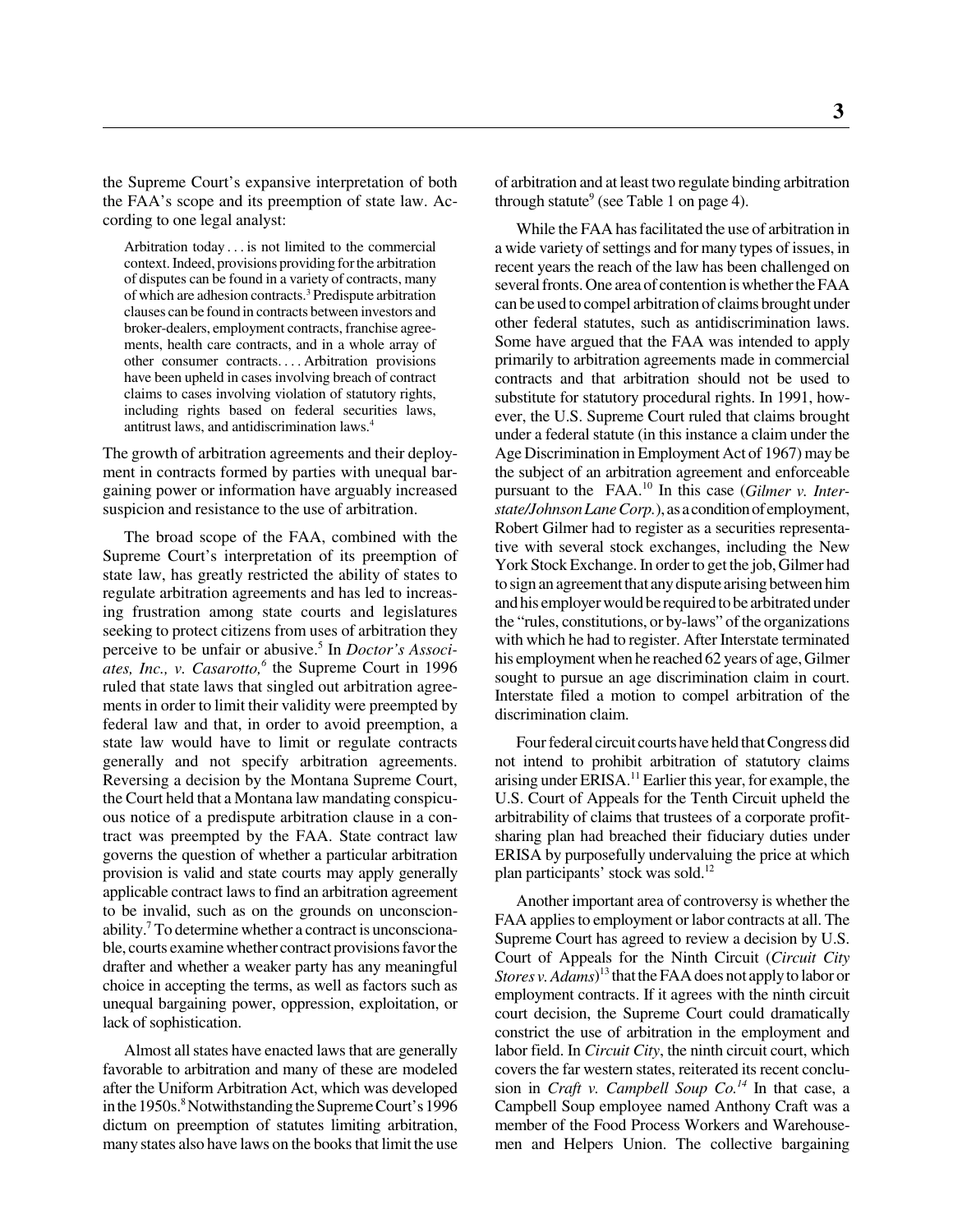| <b>Statutory Provisions</b>                                                   | <b>States</b>                                                                                              |
|-------------------------------------------------------------------------------|------------------------------------------------------------------------------------------------------------|
| Prohibit use of binding arbitration for malpractice                           | South Dakota, South Carolina                                                                               |
| Exclude personal injury and tort actions from general<br>arbitration statutes | Arkansas, Iowa, Kansas, Montana, Nebraska, South<br>Carolina, Texas                                        |
| Exclude contracts of adhesion from general arbitration<br>statutes            | Iowa, Missouri, Nebraska                                                                                   |
| Exclude contracts of insurance from general arbitration<br>statutes           | Arkansas, Iowa, Kansas, Kentucky, Missouri, Montana,<br>Nebraska, Oklahoma, South Carolina, Texas, Vermont |
| Regulate binding arbitration through statute                                  | Illinois, Michigan                                                                                         |

**Table 1 State Statutes Limiting Use of Arbitration**

*Source: California Research Bureau, California State Library, 2000.*

agreement (CBA) between the company and the union included a nondiscrimination clause providing that "disputes under this provision shall be subject to the grievance and arbitration procedure" provided in the CBA. Craft filed a grievance alleging racial discrimination, harassment, health and safety concerns, and other claims. The grievance was not resolved in the initial stages and the union referred it to arbitration. While the grievance was still pending, Craft took his case to court. The ninth circuit court reexamined the employment exclusion clause in FAA, which other courts have found to allow the arbitration of employment contracts, along with the act's legislative history, and concurred with the dissenting opinion in *Gilmer* that the FAA does not apply to labor and employment contracts. According the ninth circuit court, the legislative history of the act indicates that

the FAA was part of an effort to gain uniformity in the application of agreements to arbitrate sales and commercial transactions. The FAA was never intended to apply to labor contracts of any sort. Labor contracts were seen as having the potential to elicit the forced agreement to arbitrate that the enactors of the FAA so disliked.

The Supreme Court also has agreed to review a ruling by the U.S. Court of Appeals for the 11th Circuit that steep filing fees, arbitrators' costs, and other arbitration expenses may render an arbitration agreement unenforceable if they curtail a person's access to an arbitral forum serving as an alternative to a judicial forum available to vindicate statutory rights.15 In this case, *Randolph v. Green Tree*, a woman who had bought a mobile home sought to sue the financing company on grounds that it had violated the federal Truth in Lending Act by failing to disclose that she had to pay for an insurance policy to cover any repossession expenses.16 She wanted to sue the company as part of a class-action suit but the mandatory arbitration clause prevented her from doing so. The 11th circuit court concluded that the arbitration clause was unenforceable because it failed to provide minimum guarantees that she could access her rights under the act.

# **GENERAL CONCERN ABOUT ARBITRATION**

In recent years, the use of binding arbitration has come under fire in several fields, including health care, employment, and financial services. On March 1, 2000, for example, the U.S. Senate Committee on the Judiciary's Subcommittee on Administrative Oversight and the Courts held a hearing that probed the fairness of the growing number of contracts requiring employees, businesses, and consumers to give up their rights to sue and submit all future claims to arbitration. While subcommittee chairman Charles E. Grassley (R-Iowa) has said that he supports arbitration as a way of unclogging an overburdened court system, he also wants to make sure consumer interests are protected and that arbitration hearings are being conducted in a fair way.<sup>17</sup> Legislation has been introduced in the House that would ban mandatory arbitration provisions in consumer contracts.

While many financial services providers argue that arbitration helps consumers by giving them speedy resolution and greater access to dispute resolution than going to court, critics charge that many arbitration programs are tilted in one direction. For example, data disclosed recently in a class-action lawsuit against First USA N.A., the nation's second-largest issuer of credit cards, show that the company won 99.6 percent of the cases that went all the way to the arbitrator.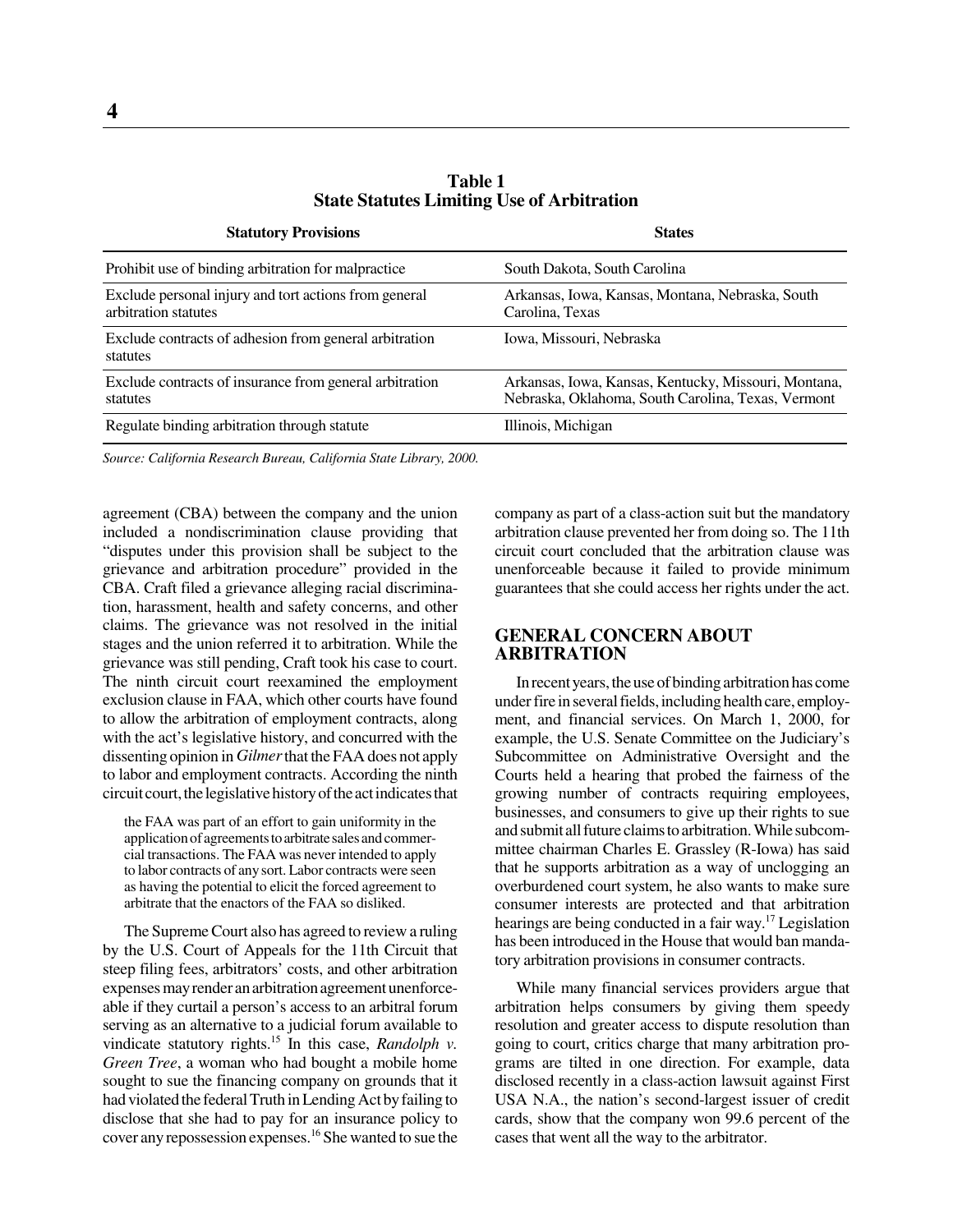# **Merits Debated**

In general, supporters of arbitration argue that a properly administered program may give consumers greater access and speedier results than the often-overburdened court system. Others dispute this and point out that in many instances arbitration programs are unfairly tilted toward the party with the most power—for example, the employer in some employment cases or the employer, union, or MCO in health coverage or medical malpractice disputes. Opponents of arbitration note that firms that supply neutral arbitrators and the arbitrators themselves are more likely to develop ties to large organizations that use and pay for their services on a regular basis than to individuals who will use their services rarely, if ever. There is evidence that some arbitration programs have been patently unfair to consumers and—through fraud, procedural impediments, or high costs—may bar their access to resolving disputes. Other criticisms of arbitration include that individuals lose appeal rights and, therefore, the ability to correct mistaken decisions<sup>18</sup> and that there is typically no public record or precedential value of an arbitrator's ruling. Supporters of arbitration might argue that the confidentiality of the arbitration process is an asset. According to one commentator, ADR for managed health care is particularly appropriate in situations requiring unique, confidential, and nonprecedential decisions.19

In part because there generally is no record of arbitrators' decisions, little systematic research has been conducted on the effects of arbitration, including whether arbitrators' decisions are skewed in a particular way. Little is known, too, about whether the types of cases that go to arbitration differ in important ways from cases that go to court. In a structural sense, arbitration is dependent on the judicial system; arbitrators must reference court rulings in order to make decisions and set award amounts. Arguably, if arbitration became the norm and not the exception, the ability of the law to evolve through judicial interpretation might become impaired.

## **USE OF ARBITRATION BY HEALTH PLANS**

While there is no definitive research on how widely binding arbitration and other forms of ADR are used to resolve health-care-related disputes involving patients and health plan participants, there is evidence that its use has grown robustly in some areas of the country. For example, it is used by many MCOs in California. Kaiser Permanente, the state's largest HMO, includes binding arbitration agreements in both its individual and group contracts and uses arbitration primarily to resolve medical malpractice claims. In part because of increasing numbers of disputes over provider payment and health plan coverage issues, providers of ADR services have begun recruiting and training more health professionals. In addition, as described in more detail below, binding arbitration is widely used in resolving disputes over collectively bargained employee benefits. It also is used by some large employers to resolve employment and benefit disputes.

### **California HMOs**

California has been a particularly fertile ground for the use of binding arbitration by managed care organizations. A recent study by researchers at RAND found that most of the state's HMOs incorporated arbitration agreements in contracts with purchasers and enrollees (but preferred provider organizations did not). $20$  Most of the HMOs designed the agreements to apply only to contract disputes and not to medical liability claims. Despite this, the number of health coverage disputes going to arbitration appears to be extremely small and those disputes that are arbitrated are almost exclusively medical malpractice cases. Of the 20 California HMOs that reported using the agreements with enrollees, 8 (Kaiser Permanente, CIGNA, and 6 very small plans) applied them to both contractual and medical malpractice disputes. The RAND study also found that about 9 percent of hospitals (responsible for about 20 percent of statewide hospital admissions) and 9 percent of physicians surveyed used binding arbitration agreements.

Although most HMO contracts included binding arbitration agreements, they are generally not invoked to resolve coverage disputes because federal laws regulating private-sector employee benefits and overseeing Medicare have eliminated the threat of costly litigation as an alternative. Medicare has established a mandatory appeals process for coverage denials by HMOs. ERISA, which governs most private-sector employee health plans, permits plan participants to seek recovery of denied benefits in a federal court but bars them from suing under state laws for injuries or wrongful death resulting from denials of coverage. Plan participants often find it difficult to appeal coverage denials and very few cases go to court.

MCOs might be more prone to exercise the binding arbitration agreements already in place if they faced an increased threat of costly lawsuits—a scenario that might occur if patient protection legislation passed by the U.S. House of Representatives last year became law or if Congress opted to expand ERISA's court remedies to allow people to sue for damages.<sup>21</sup> Several states recently have passed laws specifically allowing patients to sue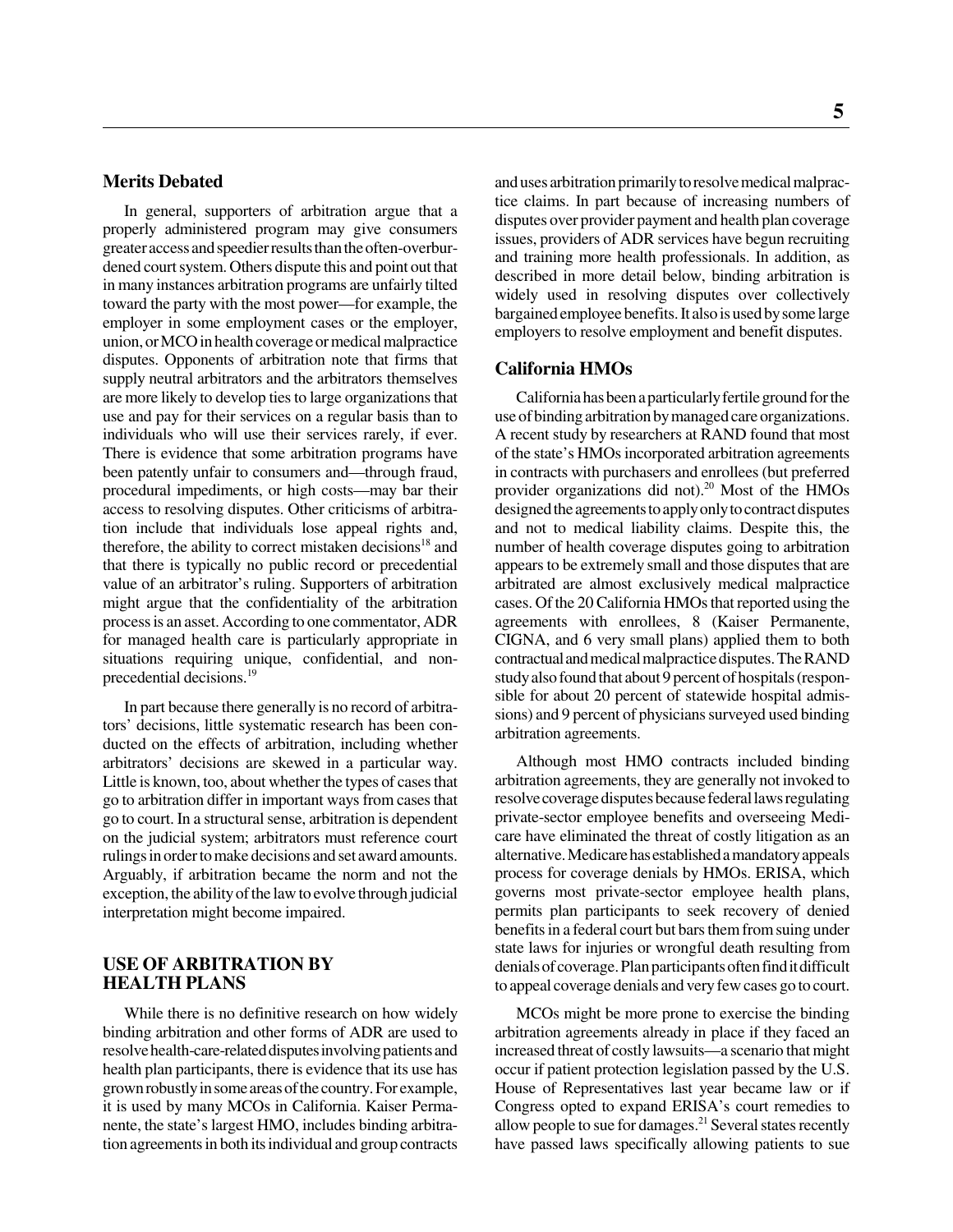health plans for injuries caused by coverage denials, but these laws do not apply to ERISA plans and other plans shielded from state law by federal preemption.

Although very few coverage disputes enter a formal appeals process and end up in court, consumer surveys have detected that a significant number of people report problems with treatment delays and coverage denials. A survey by the California Association of HMOs found that health plans responding reported an annual average of only four coverage disputes per one million enrollees (as contrasted with an annual average of 102 claims per one million enrollees for medical malpractice disputes for Kaiser and CIGNA).<sup>22</sup> On the other hand, a recent survey by the Kaiser Family Foundation found that, while most people are basically satisfied with their health insurance plans and report positive experiences, a majority of consumers also reported having had a problem with their health plan over the past year.23 The most common types of problems reported involved delays or denials of coverage or care (reported by 17 percent of all people and 32 percent of people with problems), difficulty seeing a physician (14 percent of all people, 27 percent of people with problems), and billing and payment problems (12 percent of all people, 23 percent of people with problems).

### **Collectively Bargained Health Benefits**

Labor unions and employers usually agree to resolve disputes over interpreting or applying a collective bargaining agreement through binding arbitration. The use of arbitration to resolve health benefit coverage disputes in collectively bargained health plans presents a complex set of issues in part because of the interaction of ERISA with labor law. It is open to question whether employers and/or unions may prevent arbitrated claims from then being appealed to the courts in many instances. One of the reasons for this is that ERISA provides plan participants and beneficiaries with statutory rights to appeal benefit denials and subsequently to go to court to reverse denied appeals. Depending on the case, collectively bargained benefit claims may be characterized as demands for enforcement of a collective bargaining agreement (to be resolved through binding arbitration), as claims for a benefit promised under ERISA's statutory remedial scheme, or as both types of claims. It has been asserted that the uncertainty surrounding how final and "binding" arbitration rulings might be in this context may subject employers to a form of double jeopardy.<sup>24</sup> By the same token, from a plan participant's perspective, the use of an arbitration process agreed to in collective bargaining might arguably deprive him or her of statutory appeal

rights available to other types of employees protected under ERISA.

ERISA does not address whether or under what terms arbitration might be used to resolve disputes or to displace legal remedies available to health plan participants.<sup>25</sup> Department of Labor regulations, however, explicitly allow the use of binding arbitration under ERISA to resolve disputes over benefit claims in single-employer collectively bargained employee benefit plans, which provide health coverage for millions of Americans.<sup>26</sup> Current regulations also prohibit the use of procedures that unduly inhibit or hamper the initiation or processing of plan claims, including requiring claimants to pay a fee or costs in order to make or appeal a claim. As noted below, DOL has published proposed regulations that would preclude plans from requiring claimants to submit to binding arbitration either as part of the claims appeal process or subsequently. As this paper went to press, President Clinton had just ordered Secretary of Labor Alexis Herman to release the new claims appeals regulations. Other than in these regulations (one in force and the other about to be), the Labor Department has not articulated policy on whether and how arbitration might be used to resolve disputes involving ERISA health plan participants. To what degree arbitration might be allowed under other circumstances under ERISA remains an unsettled question. As noted above, four federal circuit courts have held that Congress did not intend to prohibit arbitration of statutory ERISA claims.

ERISA sets out minimum requirements for administrative procedures to resolve disputed employee benefit claims in Section 503 and the legal remedies available to participants once those administrative procedures are exhausted in Section 502. Current DOL regulations generally require that every ERISA-governed employee benefit plan meet these minimum procedural standards but also stipulate that collective bargaining agreements establishing single-employer plans may substitute their own claims appeals process for the Section 503 requirements, including "a grievance and arbitration procedure to which denied claims are subject."<sup>27</sup> This exception to ERISA's claims regulations does not apply to multiemployer union plans jointly administered by trustees representing labor and management (these are often called "Taft-Hartley" plans). One reason that the exception to ERISA's claims process may have been granted only to single-employer collectively bargained plans (as opposed to those under the control of multiemployer trusts) is that unions arguably may be better positioned to advocate on behalf of employees with denied claims in this setting. Unions typically do not share responsibility for operating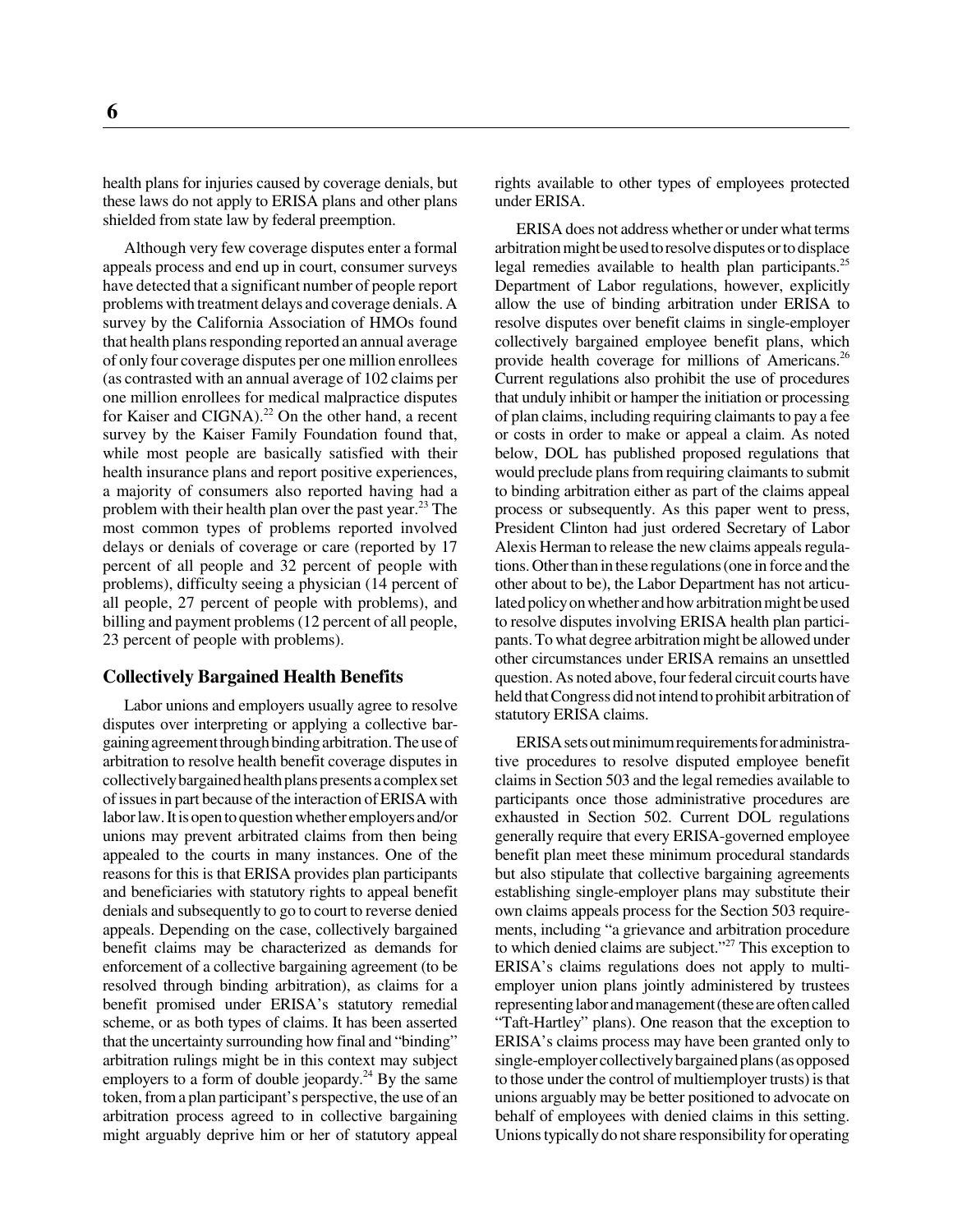single-employer collectively bargained plans; however, because they do take joint responsibility for operating multiemployer plans, unions may be more likely to have a conflict of interest (because they not only would be negotiating the terms of the plan along with the methods for resolving disputed claims but also would be responsible for the prudent management of the plan's assets and interpreting plan terms). (In general, collectively bargained health benefits are provided either by an employer or by the jointly trusteed funds to which employers contribute. The health benefits may be purchased directly or under contracts with insurers or MCOs.)

### **Employer-Sponsored Plans**

Although the use of binding arbitration does not appear to be widespread among employer-sponsored health plans, instances of its use can be found. At least one large employer, Halliburton, has enthusiastically adopted an ADR program, including binding arbitration, that is designed to resolve most disputes relating to employees, including those over denied health benefit claims.

About ten years ago, the Houston-based energy services company formalized its appeals process for employee benefit disputes and instituted a process ending with binding arbitration.<sup>28</sup> The company's self-insured ERISA health plan covers about 75,000 people in the United States. Halliburton has since expanded the conflict resolution program to cover most disputes involving employees, and the vast majority of cases now concern employment issues.

The company's dispute resolution program creates a multilevel process beginning with informal negotiation among disputants, then proceeding to mediation and arbitration. Of the almost 5,000 disputes that have been handled under the program over the past decade, about 125 to 150 have ended up going to arbitration; mediations occur about six times as frequently as arbitrations. Before the arbitration program was adopted, the company faced about half a dozen employee-benefits-related lawsuits a year. Subsequently, the incidence of litigation dropped to almost zero.

After being handled initially by outside contractors administering the health plan, claims for denied health benefits are appealed to the company's vice president of human resources and then to a benefits committee before going to arbitration. According to company officials, disputes over medical necessity rarely go to arbitration. Most of the larger health-related cases that have gone to arbitration are claims by unpaid providers. For example,

one case involved a \$350,000 claim by a hospital for providing services to a plan participant who had died. The plan had denied payment for the services on grounds that they were not covered because the plan participant had a preexisting condition. The company ended up settling the case for about \$150,000. Halliburton draws arbitrators from three organizations that administer conflict resolution programs on a national basis and absorbs the cost of the arbitrations, except for a \$50 fee.

## **EVIDENCE OF SYSTEMIC UNFAIRNESS:** *KAISER V. ENGALLA*

Evidence emerged in a widely cited California medical malpractice lawsuit that Kaiser Permanente, perhaps the largest user of binding arbitration among MCOs, may have misused its arbitration program to defraud consumers for many years. The lawsuit was filed by the estate of Wilfredo Engalla against the Permanente Medical Group and the Kaiser Foundation Health Plan after the HMO engaged in stalling tactics to delay a mandatory arbitration process. In 1997, the California Supreme Court found evidence to support the claim that Kaiser had waived its right to compel arbitration by causing unreasonable or bad faith delays in the choice of arbitrators. The court's majority opinion stated,

We conclude that there is indeed evidence to support the trial court's findings that Kaiser engaged in fraudulent conduct justifying a denial of its petition to compel arbitration, but we further conclude that questions of fact remain to be resolved by the trial court before it can be determined whether Kaiser's conduct was actually fraudulent.29

The court noted, however, that Kaiser's arbitration agreement, per se, was not "unconscionable." In other words, the problem lay with the program's administration, not its contractual nature, according to the court.

Wilfredo Engalla's lung cancer was detected in 1991 after he had manifested symptoms for many years. Engalla and members of his family served on Kaiser a demand for arbitration of their claims that the health plan had been negligent in failing to detect the disease sooner. According to the court, the Engallas' attorney correctly believed that his clients were required to file for arbitration pursuant to the service agreement that Kaiser had signed with Engalla's employer, the Oliver Tire and Rubber Company. Kaiser presented such an arbitration agreement routinely to both individual purchasers and employers purchasing health coverage for employees. Under the agreement, if a claim were filed, three arbitrators were supposed to be selected within a relatively short time frame to deal with it. The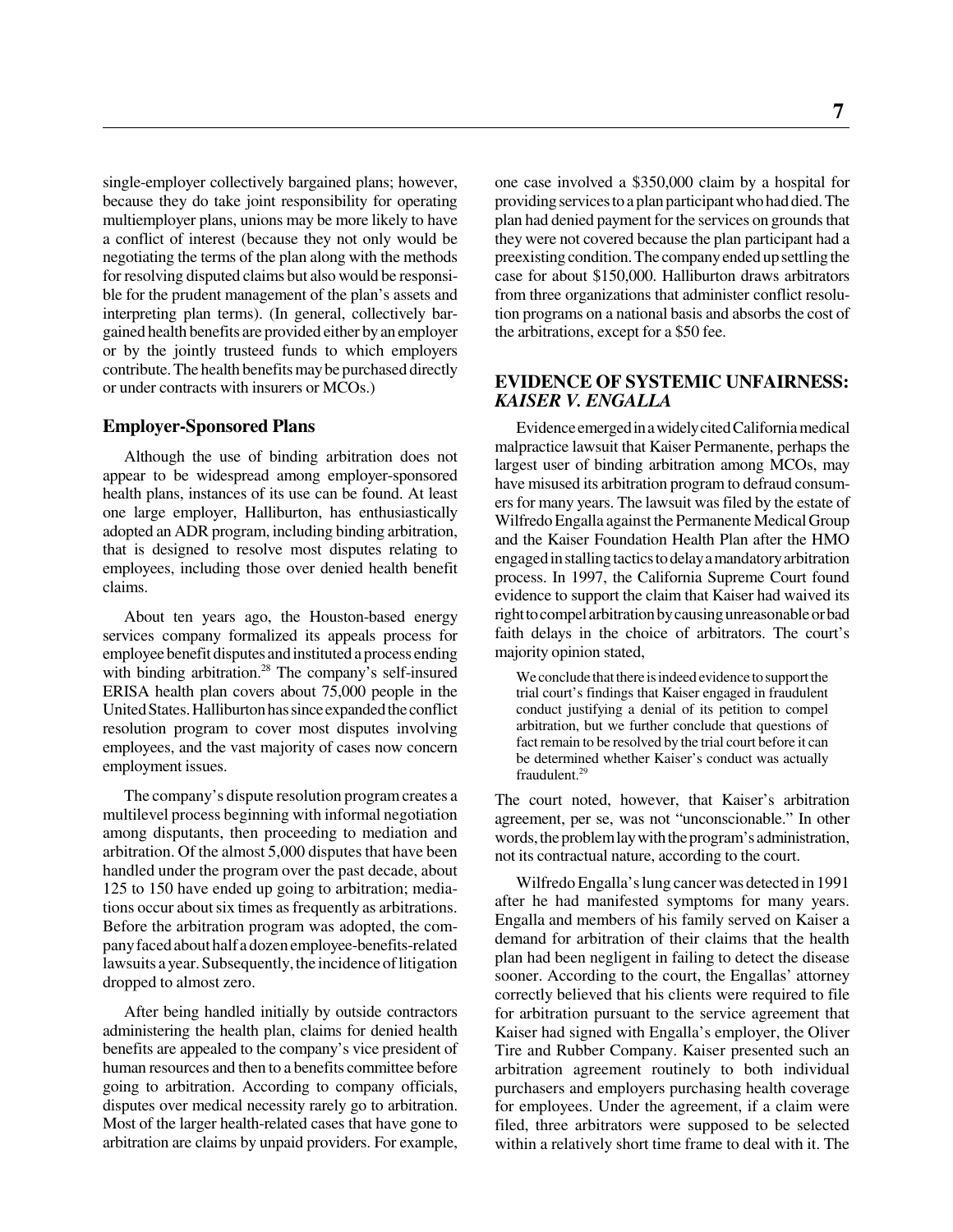court noted that Engalla and other Kaiser patients were not aware that Kaiser's arbitration program was being administered by attorneys that were also retained to defend the health plan in an adversarial capacity. Engalla's employer's representative had read the provisions of the arbitration agreement and believed that the process would be fair to both employees and Kaiser, according to the court. Kaiser represented that the appointment of a neutral arbitrator would take a few months time and would take a fair approach to protecting participants' rights.

Under the process, each side was supposed to appoint one party arbitrator; these two individuals in turn would jointly appoint a neutral arbitrator to rule on the claim. Instead of acting promptly as promised, the administrators of Kaiser's arbitration program delayed appointing an arbitrator. When Engalla died—145 days after the initial service of his claim—the neutral arbitrator still had not been appointed.

An independent analysis cited by the court showed that, between 1984 and 1986, in only 1 percent of all Kaiser cases was a neutral arbitrator appointed within the 60-day period provided in the arbitration agreement. Furthermore, on average it took 674 days to appoint neutral arbitrators and 863 days to reach a hearing. Delaying the arbitration reduced Kaiser's potential financial exposure in the Engalla case. For one thing, under California malpractice laws, Engalla's death meant that Kaiser faced only a single general damage claim limited to \$250,000 instead of separate claims of the patient (now deceased) and his spouse amounting to a total of \$500,000.

In 1992, the Engallas broke off the arbitration process and filed a complaint in court alleging fraud as a defense to enforcement of the arbitration agreement and pursuing the underlying malpractice claim as well. Kaiser's attorneys then removed the case to federal court, claiming that the action and all issues presented were subject to federal preemption under ERISA and proposed continuing the arbitration process. The Engallas declined the offer and filed a motion to remand the case to state court, which the federal court granted.

According the California Supreme Court,

the system-wide nature of Kaiser's delay comes into clearer focus when it is contrasted with other arbitration systems. As the Engallas point out, many large institutional users of arbitration, including most health maintenance organizations (HMOs), avoid the potential problems of delay in the selection of arbitrators by contracting with neutral third party organizations, such as the American Arbitration Association (AAA).

To what degree Kaiser was responsible for delays that occurred in its arbitration program on a system-wide basis remains a matter of contention. Some point out that delays in many other cases may just as well have been the result of tactics by plaintiffs' lawyers, who, like defendants' lawyers, often seek to control the speed of a process and may attempt to slow it down to their client's advantage. It has been asserted, too, that lawyers paid on an hourly basis generally may have an incentive to string out disputes in order to increase their billings. However, attorneys representing plaintiffs in medical malpractice cases nearly always are paid on a contingency basis and thus have no financial incentive to delay since the amount they will be paid will be the same whenever a matter is resolved. Attorneys representing defendants, such as HMOs, are more likely to be paid hourly. HMOs can avoid the incentive to delay when they use outside counsel if they pay on a fixed price per claim basis.

### **The Employer as Agent**

The California Supreme Court noted that, as a member of an employee benefit plan, Engalla had little if any cognizance of the arbitration agreement between his employer and Kaiser. Despite this, the court noted that it was reasonable to presume that an employer negotiating or selecting a group health plan on behalf of its employees is acting on their interest. "If that proves not to be the case, then an employee bound by an arbitration agreement of which he was scarcely aware could well raise a claim that such an agreement was unconscionable," the state supreme court said.

# **KAISER'S EFFORTS TO IMPROVE ITS ARBITRATION SYSTEM**

#### **Advisory Panel Recommendations**

In the wake of the California Supreme Court decision on the Engalla case, David Lawrence, M.D., Kaiser's chairman and chief executive officer, assembled an independent panel to advise him on how to improve the company's system of medical malpractice arbitration. In 1998, the panel made several recommendations, including the following: $30$ 

- An independent administrator should supervise the arbitration system.
- The arbitration process should be expedited, efficient, and fair.
- Methods should be developed to audit and monitor the progress of the independent administrator and to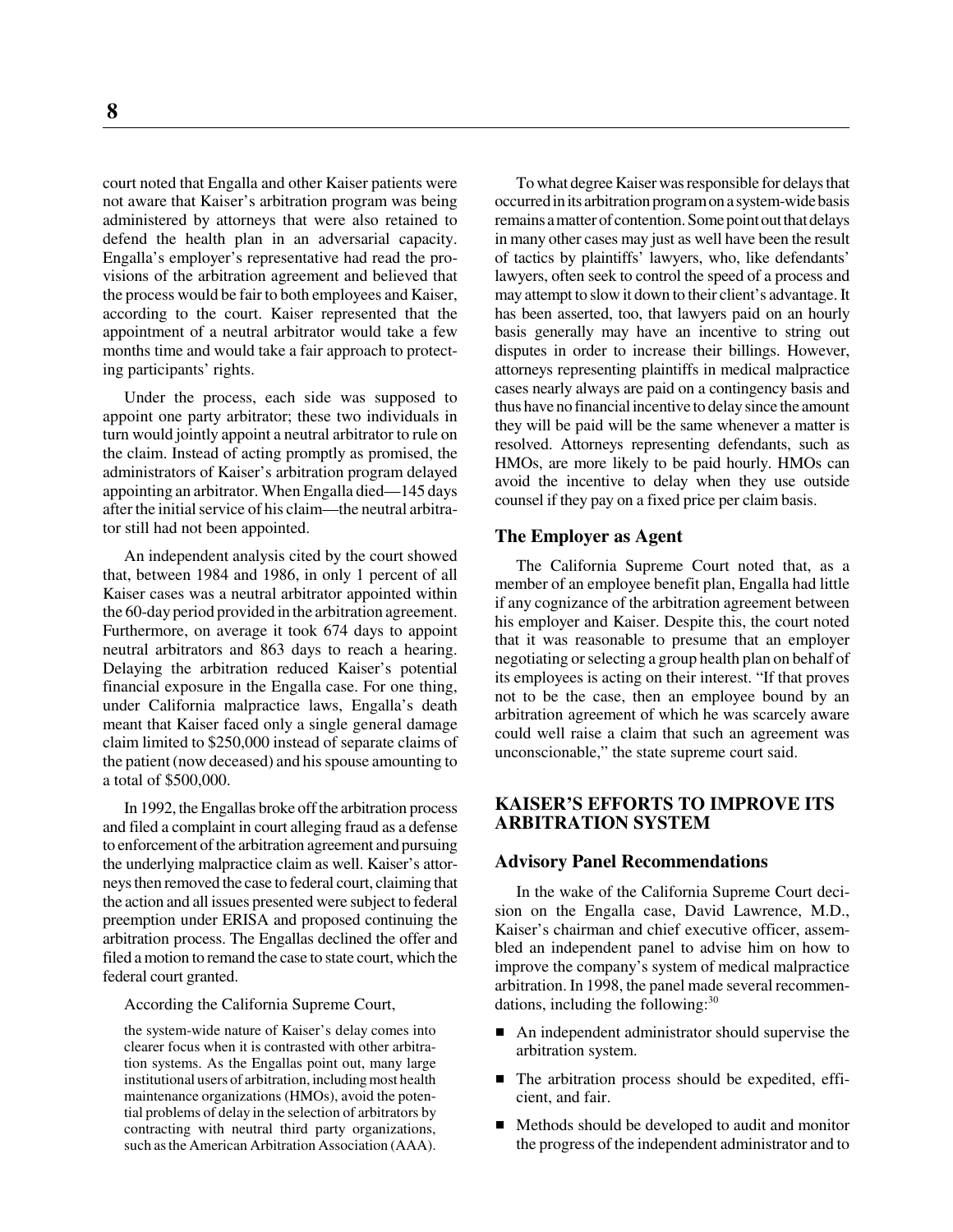research and evaluate the fairness and effectiveness of the arbitration system.

An ombudsperson program should be instituted to assist members in navigating the system.

The Kaiser Permanente arbitration system is used for a variety of disputes between patients, family members, and the Kaiser system, the panel reported. From 1992 to September 1997, a total of 5,313 demands for arbitration were filed. (Note that, although the number of demands for arbitration ran into the thousands over a multiyear period, only a tiny fraction of Kaiser's membership filed such actions in any given year. For example, about two hundredths of a percent of Kaiser members filed such a demand in 1996.) While about 90 percent of Kaiser's arbitration cases concerned malpractice claims, the arbitration system was also used for premises liability and coverage disputes, the panel found. In response to a concern expressed by some that the arbitration system might face an increasing number of cases concerning benefits or coverage issues, the panel said it was unable to address that question for lack of evidence but also suggested that "the unique characteristics of coverage or benefit cases may demand a far more speedy system than one designed for medical malpractice—though all arbitration should be speedy in our view."

The panel noted that before an individual files a demand for arbitration concerning issues of coverage, there is a formal and informal dispute resolution system within the HMO system but found evidence that the system was difficult to navigate for members. In attempting to summarize Kaiser's internal dispute resolution process, the panel noted, "In spite of what would appear to be a good faith attempt to explain the system, and provide printed information to members, we were left with no clear view of the process."

Just as the panel strongly believed that Kaiser must honor its representation that its imposed binding arbitration system is fair, reasonable, and just, employers who contract with the HMO also "have an obligation to see that the medical malpractice arbitration system is fair to their employees," the panel emphasized.

### **New Independent Administrator and Speedier Process**

In October 1998 Kaiser selected the Law Offices of Sharon Lybeck Hartmann to act as independent administrator of Kaiser's mandatory arbitration system for plan members in California. Under the contract, Hartmann's office is to write rules of procedure for Kaiser arbitrations, create a pool of qualified neutral arbitrators

to hear cases, and to independently administer arbitration cases brought by Kaiser members. According to the new independent administrator's first annual report, the process had speeded up dramatically. $31$  During the program's first year, claims averaged 43 days to appointment of a neutral arbitrator (as contrasted to the 674 days cited by the court in the Engalla case) and hearings *ended* in an average of 213 days (as contrasted to the old average of 863 days *to begin* hearings cited by the court). The independent administrator reported that 323 neutrals had been appointed to its panel, 27 percent of whom were retired judges. Of the total, 166 had been named as the neutral arbitrator in at least one case in the program's first year of operation.

Under the new system's operating rules, most cases must be completed within 18 months. So far, 168 of the 681 cases administered under the program have been resolved. A total of 73 (11 percent) of the 681 cases have been settled while 49 people withdrew their claims. Neutral arbitrators have dismissed four cases and five have been deemed abandoned due to a claimant's failure to pay the filing fee. Kaiser resolved one case before a neutral arbitrator was appointed. Summary judgment in Kaiser's favor was granted in 14 cases. A total of 22 cases have proceeded through a full hearing to an award. Judgment was for Kaiser in 17 cases (or 77 percent) while claimants prevailed in five cases (23 percent).

Of the 681 cases received by the independent administrator, 641 (94 percent) were medical malpractice cases, 3 involved benefits disputes, 9 involved premises liability, 2 involved other torts, and 26 were characterized as "unknown." The independent administrator reported that the results of cases in Kaiser's new system appear to be consistent with results in the courts, at least as reported from two sources. For the purposes of comparison, the administrator reviewed the California medical malpractice cases reported to the *Los Angeles Daily Journal's Verdicts and Settlements* over the previous 12 months and found that 75 of the 168 court cases reported to the periodical resulted in defense verdicts, while 27 resulted in plaintiffs' verdicts and 66 cases were settled. Of the 102 cases in which courts reached verdicts, the defense prevailed in 74 percent and plaintiffs won in 26 percent. Drawing from data compiled by the Bureau of Justice Statistics reporting on 1996 trial results in the 75 largest counties in the nation, the independent administrator noted that out of 1,201 medical malpractice cases, 272 (23 percent) resulted in verdicts in favor of plaintiffs.

The cost of paying arbitrators can pose a barrier to individuals seeking arbitration of a claim. The advisory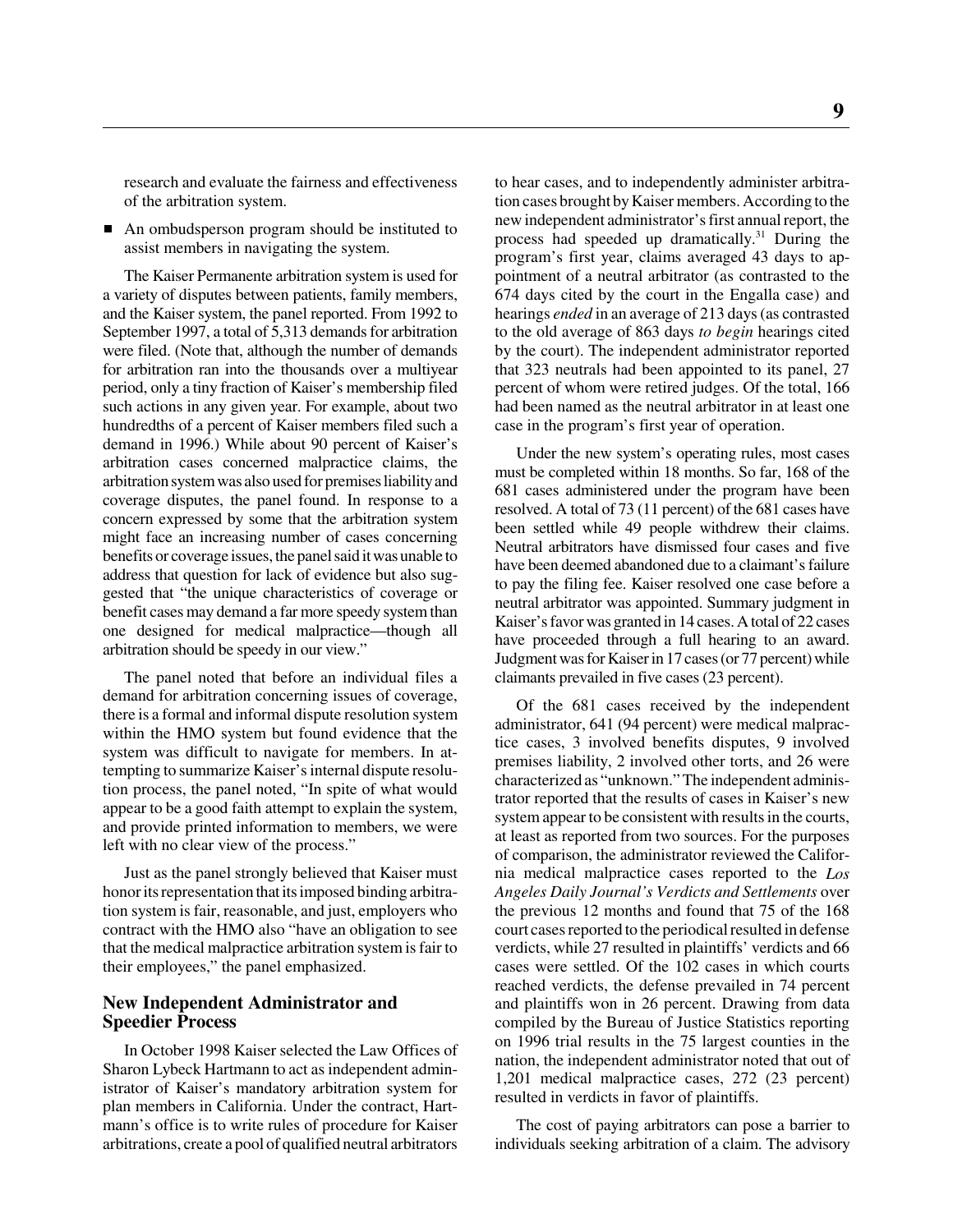panel concluded that the party arbitrators routinely used in Kaiser's former arbitration process increased costs and caused more delays than would have occurred by using only a single neutral arbitrator. Therefore, the independent administrator encourages parties to use a single arbitrator to decide cases. Now, if the demand for arbitration seeks total damages of \$200,000 or less, disputes are heard by one neutral arbitrator and Kaiser will pay for the neutral arbitrator's fees and expenses if a claimant agrees to waive any potential objection arising out of such payment. The HMO also will cover the neutral arbitrator's fees and expenses if demands for arbitration seek total damages exceeding \$200,000 in cases where the claimant agrees to waive the right to a party arbitrator.

# **CALIFORNIA LEGISLATION**

In California, controversy over the use of binding arbitration as a condition of coverage in HMO contracts led to the introduction of legislation (Assembly Bill 1751) that would prohibit "a health care service plan, application, or contract . . . from requiring binding arbitration to resolve disputes under the contract." However, the bill's sponsor, Assemblywoman Sheila James Kuehl (D) moved to withdraw the bill after it became apparent that it lacked enough support to pass. Another bill (Senate Bill 1934) introduced in the California legislature<sup>32</sup> would further regulate the use of binding arbitration by health care service plans. Among this bill's stipulations are the following:

- Plan contracts shall not impose limits on damages that may be awarded in arbitration that differ from damages that could be otherwise awarded in a similar dispute by a court or jury trial.
- **Enrollees or subscribers shall not be prohibited from** being represented by counsel.
- **Enrollees or subscribers shall not be prohibited from** filing a written brief or making a closing argument before the arbitrator.
- Plan contracts shall provide that the same statute of limitations governing the timeliness of civil actions shall also govern the timeliness of a demand for arbitration.
- A court may vacate an arbitrator's award where there is evidence of manifest disregard for the law resulting in a substantial injustice.

Using the Supreme Court's logic in *Doctor's Associates, Inc. v. Casarotto*, both of the California bills might be preempted by the FAA because they appear to place regulatory limits on the use of arbitration not applied to contracts generally. In 1999, for example, a California court of appeal cited *Casarotto* in finding that, although an Aetna Healths Plans of California, Inc., binding arbitration provision failed to comply with a state health and safety law setting out disclosure requirements, that statute was preempted by the  $FAA<sup>33</sup>$  (In this case, a Medicare beneficiary who had enrolled in a managed care plan claimed that the plan's delay in covering a particular treatment for prostate cancer constituted a breach of contract and breach of good faith and also constituted negligence, negligent misrepresentation, infliction of emotional distress, and fraud. Aetna moved to compel arbitration based on a provision in its "Senior Choice" handbook requiring binding arbitration to settle disputes except those subject to Medicare's appeals procedure. Besides finding that the arbitration clause in question violated California law, the lower court also found that the arbitration clause was not sufficiently clear and unequivocal to be valid under state law. The appeals court reversed the judgment and granted Aetna's motion for arbitration.)

# **ADR PROTOCOL FOR HEALTH CARE**

In 1997, the leading associations involved in ADR, law, and medicine formed a commission that made recommendations on how ADR methods such as arbitration and mediation should be employed in the health field. Appointed by the AAA, the American Bar Association (ABA), and the American Medical Association (AMA), the Commission on Health Care Dispute Resolution<sup>34</sup> issued recommendations in 1998, in part to provide guidance to MCOs considering adopting ADR programs as well as legislative and regulatory bodies considering the establishment of standards governing the use of ADR in the health environment.

Excluding disputes concerning malpractice from its scope of study, the commission unanimously recommended that ADR systems can and should be used to resolve disputes over health care coverage and access arising out of the relationship between private health plans (such as MCOs) and either patients or health care providers.<sup>35</sup> However, the commission made an important qualification: "In disputes *involving patients*, binding forms of dispute resolution should be used only where the parties agree to do so *after a dispute arises*" [emphasis added]. It should be noted, however, that a senior executive of the AAA interviewed by the author of this paper said that the AAA does not interpret this recommendation made by the commission to apply to binding arbitration clauses inserted in HMO contracts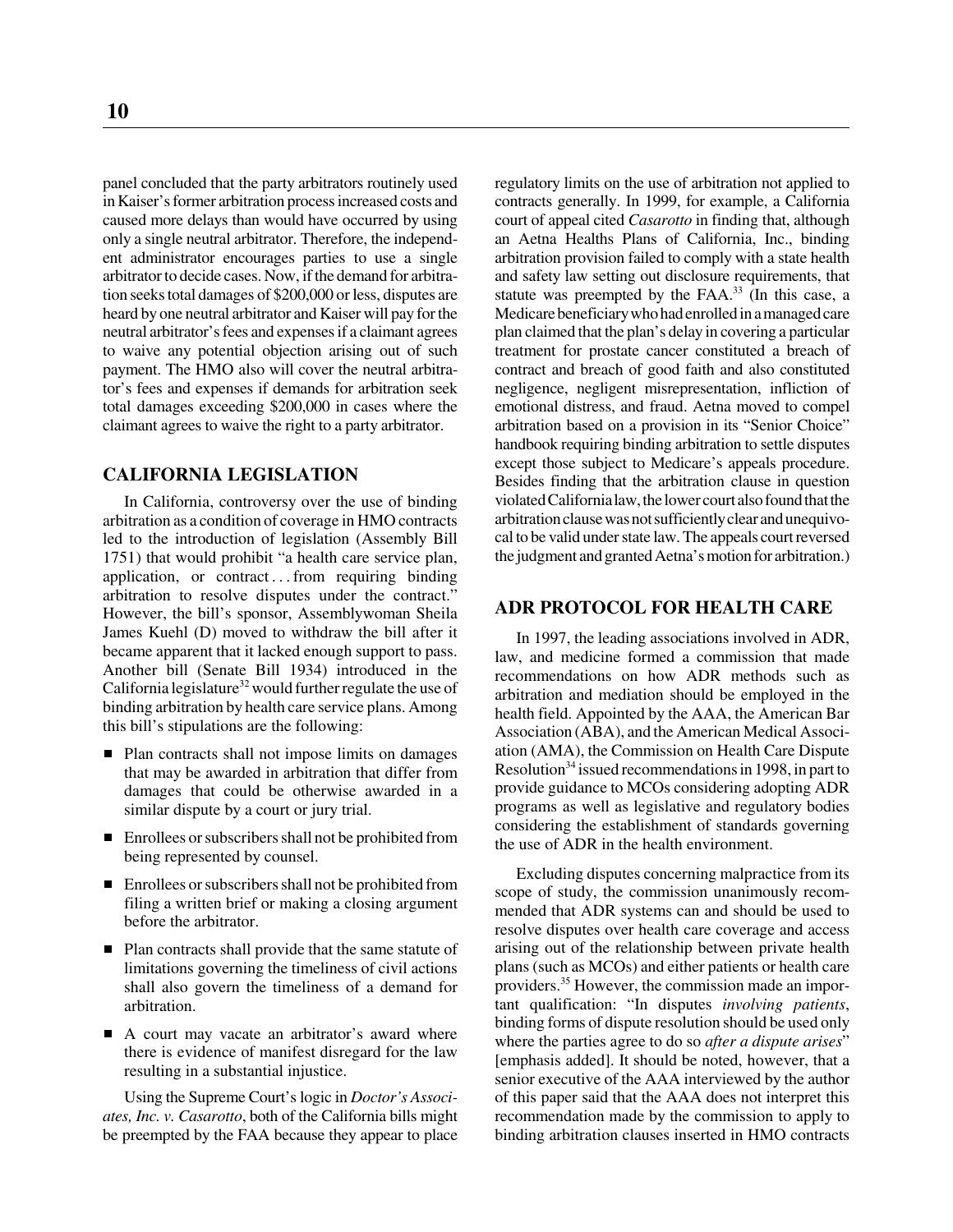before disputes arise. Furthermore, as the leading administrator of ADR services, the AAA administers arbitration programs for HMOs to settle disputes arising under HMO contracts with consumers that establish binding arbitration before disputes arise.

The dispute resolution commission also recommended that due process protections should be afforded to all participants in ADR processes. Finally, it recommended that ADR should complement the concept of internal review of determinations made by private MCOs.

When the question arose whether ADR as a form of external review of health plan determinations might be precluded by ERISA, the commission concluded that ERISA does not preclude parties from voluntarily adopting the use of ADR, even binding arbitration, but added that legislative clarification would be helpful to avoid confusion or concern over the appropriate use of ADR methods.

# **ARBITRATION UNDER FEDERAL PATIENT PROTECTION PROPOSALS**

### **Legislation**

The patient protection bills passed by the U.S. House and Senate in 1999 make no mention of binding arbitration, including whether it should be allowed to substitute for new internal or external review requirements that they contain. Neither bill would create a new federal cause of action to expand ERISA health plan participants' right to sue their health plans. The House bill, however, would strip back ERISA preemption to allow patients greater latitude to sue under state law. Neither bill addresses whether, or under what conditions, binding arbitration might be substituted for court remedies. After congressional conferees grappled for several months over how to resolve differences between the two bills, the Senate on June 29 passed a measure that would amend ERISA to allow injured health plan participants and beneficiaries to sue "designated decision-makers" for economic and noneconomic damages caused by their failing to follow an independent medical reviewer's decision reversing a benefit denial. The legislation also would allow similar lawsuits to proceed against "designated decision-makers" that acted in bad faith in delaying the provision of benefits approved by an independent medical reviewer. This bill also does not mention arbitration.

### **Proposed Rules**

The Labor Department has issued a proposed regulation establishing new standards for how employee benefit plans, including health plans, review coverage denials internally. The proposed regulation would end the special exception that currently allows singleemployer collectively bargained plans to substitute an arbitration process for elements of the Section 503 claims appeals rules. The proposed regulations would be overridden by any of the patient protection bills currently before Congress. The proposed regulations state that a plan's benefit claims procedures may not include more than one level of mandatory appeal (many managed care organizations now require several levels of appeal) and that plans are precluded from requiring claimants to submit to binding arbitration as part of that single level of appeal or subsequently.<sup>36</sup> The Labor Department said that one of its major concerns in proposing the new rules was to prevent unnecessary delays in resolving claims disputes. The proposed rule states,

The Department considers it essential that claimants be free to decide, after having completed the minimum number of administrative appeals necessary to allow for a full and fair review of the claim, whether to continue to pursue a claim through the plan's additional procedures, if any, or to file suit under section 502(a) of the Act.

The proposed regulations amplify the provision in the current rules prohibiting the use of procedures that "unduly inhibit or hamper" the initiation or processing of plan claims. Any provision or practice requiring claimants to pay a fee or costs in order to make or appeal a claim would be considered unduly inhibiting.<sup>37</sup>

# **CONCLUSION**

Measures now being considered by Congress to bolster the appeal rights and expand the court remedies available to people contesting health benefit denials may expand potential liability faced by plan sponsors, health insurers, and MCOs. As this liability grows, so might the attractiveness of alternatives to going to court, including binding arbitration. Binding arbitration is currently used to resolve disputes between individuals and health plans in many types of cases, including disputes over coverage under ERISA. The use of binding arbitration presents a series of policy issues that have yet to be settled, especially with regard to disputes over coverage in which a patient's life or health may rest upon an arbitrator's decision and the process leading up to it. Among the many questions facing health policymakers are (*a*) when arbitration processes are appropriate to use, (*b*) how procedural fairness can be maintained, and (*c*) how an appropriate balance of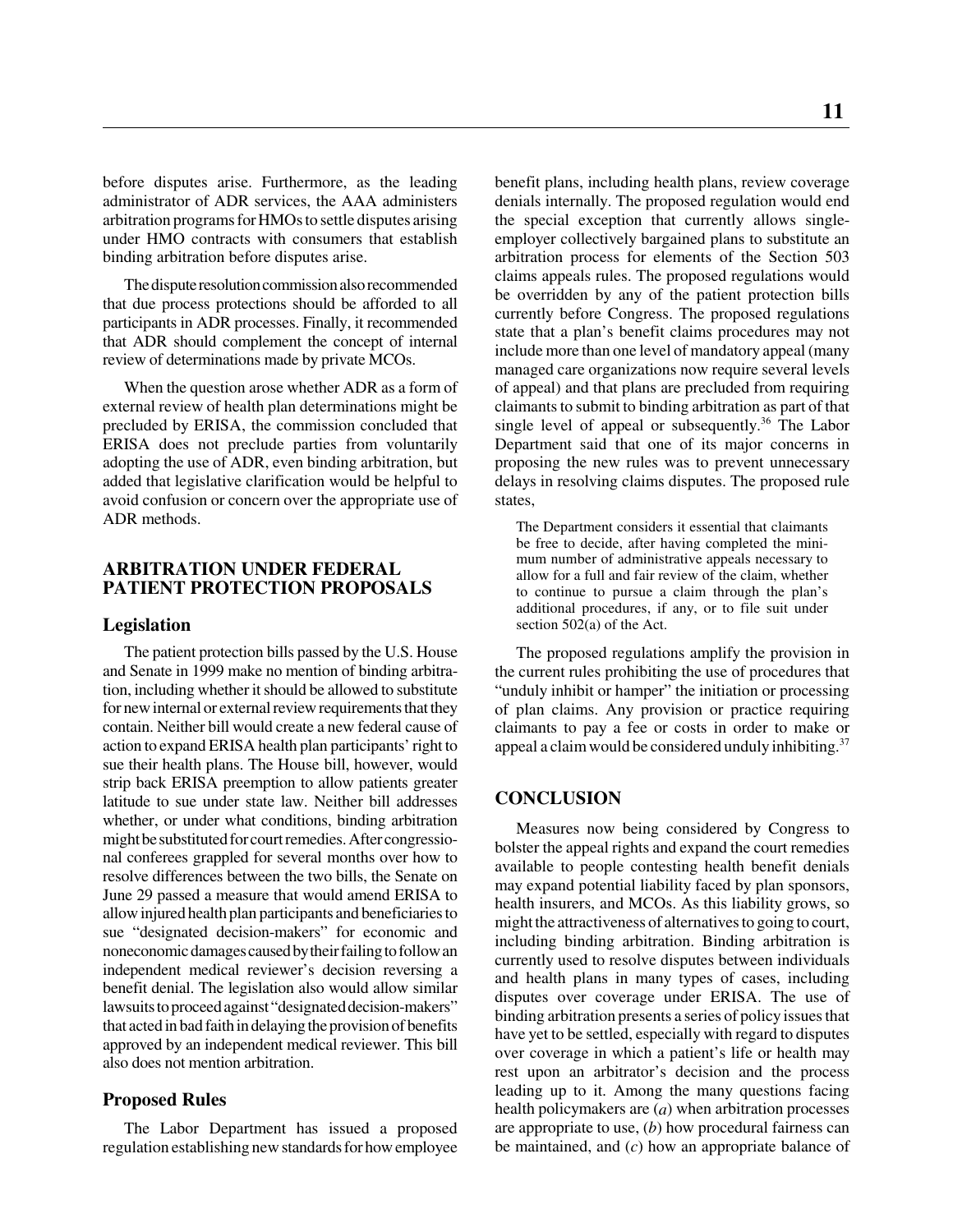power can be maintained between individuals and institutions at all stages of the arbitration process.

### **Issues Raised**

Among the issues raised by the use of binding arbitration to resolve health coverage disputes and other matters affecting patients are the following:

- Are binding arbitration processes operated by business organizations, such as managed care plans, fair and impartial? How might they be monitored to ensure procedural fairness?
- Should binding arbitration be allowed to resolve disputes involving patients or members of health plans? If so, under what conditions?
- When individuals purchase their own health insurance, is it appropriate for a health insurer to require them to agree to binding arbitration of disputes that might arise later, such as those over coverage issues or involving claims of medical malpractice? If so, how should such agreements be presented to individuals? Should an individual purchaser have the option not to waive legal remedies that otherwise would be available? Should insurers be allowed to offer discounted premiums to encourage consumers to sign predispute arbitration agreements?
- **Should binding arbitration agreements between** patients and health plans (or health services providers) be allowed before a dispute arises and the nature of the dispute is known?
- With regard to employee health plans, including those governed by ERISA, to what degree can binding arbitration agreements displace administrative appeal options (statutorily mandated internal and external review of coverage decisions, for example) and subsequent legal remedies? Should individual employees (and not just plan sponsors ostensibly bargaining on their behalf) be required to sign binding arbitration agreements for them to be enforceable? Should employers or unions sponsoring health coverage be allowed to sign away plan participants' statutory remedies for resolving coverage disputes, especially given that some of those disputes may arise between fiduciaries appointed by the sponsor and the participant over interpretation of what is a covered benefit?
- Are employee health benefit plans adhesion contracts (contracts allowing individual plan participants little or no room for negotiating their terms)? If so, what is the implication for the use of arbitration clauses inserted by plan sponsors?

 $\blacksquare$  As a matter of public policy, which types of administrative appeals and court remedies could be waived in favor of an alternative method of dispute resolution such as binding arbitration? Which could not be? If binding arbitration of coverage disputes continues to be allowed, when should the process kick in?

# **ENDNOTES**

1. ERISA regulates private-sector pensions and employee benefit plans organized by employers or unions, including health plans.

2. *Gilmer v. Interstate/Johnson Lane Corp.,* 500 U.S. 20 (1991).

3. According to *Black's Law Dictionary,* an adhesion contract is a standardized contract form offered to consumers of goods and services on essentially a "take it or leave it" basis without affording the consumer a realistic opportunity to bargain and under such conditions that the consumer cannot obtain the desired product or service except by acquiescing to the contract terms. A distinctive feature of an adhesion contract is that the weaker party has no realistic choice as to its terms. Not every adhesion contract is unconscionable. See *Black's Law Dictionary* (St. Paul, Minn.: West Publishing Co., 1983).

4. Margaret M. Harding, "The Clash between Federal and State Arbitration Law and the Appropriateness of Arbitration as a Dispute Resolution Process," *Nebraska Law Review,* 77, no. 3 (Summer 1998): 397-493.

5. Traci L. Jones, "State Law of Contract Formation in the Shadow of the Federal Arbitration Act," *Duke Law Journal,* 46, no. 3 (December 1996): 651-678.

- 6. 116 S. Ct. 1652 (1996).
- 7. Jones, "State Law."

8. According to the American Arbitration Association, the Uniform Arbitration Act was adopted by the National Conference of Commissioners on Uniform State Laws in 1955, amended in 1956, and approved by the House of Delegates of the American Bar Association in 1955 and 1956.

9. Information concerning state arbitration laws was provided to the author by Margaret Hosel, a researcher for the California Research Bureau, California State Library.

10. *Gilmer v. Interstate/Johnson Lane Corp.,* 500 U.S. 20 (1991).

11. See *Williams v. Imhoff,* 203 F. 3d 758 (10th Cir. 2000).

12. *Williams v. Imhoff.*

13. *Circuit City Stores v. Adams,* 194 F. 3d 1070 (9th Cir. 1999).